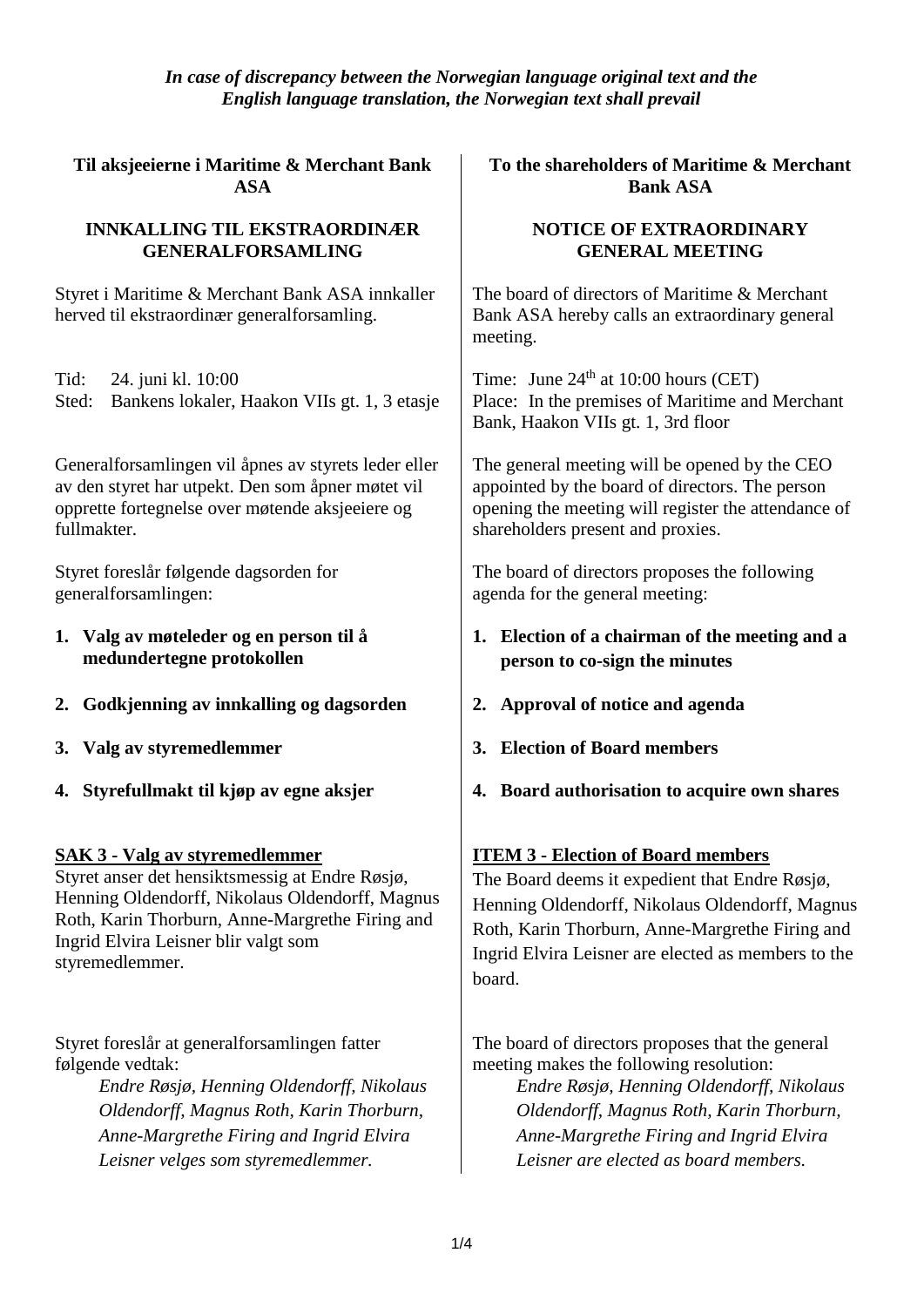*Styret består således av:* 

- *Endre Røsjø (styrets leder)*
- *Henning Dietrich Oldendorff*
- *Ingrid Elvira Leisner*
- *Magnus Leonard Roth*
- *Karin Sigrid Thorburn*
- *Nikolaus Oldendorff*
- *Anne-Margrethe Firing*

## *SAK 4 - Styrefullmakt til å kjøpe egne aksjer*

*Styret foreslår at generalforsamlingen treffer følgende vedtak:*

*I samsvar med lov om aksjeselskaper § 9-4 har styret fullmakt til å erverve eller motta sikkerhet i selskapets egne aksjer på følgende vilkår:*

- *1. Selskapet kan ved en eller flere anledninger totalt anskaffe og / eller motta egne aksjer, inkludert etablering av sikkerhet i egne aksjer, med en samlet pålydende verdi på opp til NOK 5 000 000 kroner.*
- *2. Fullmakten skal være gyldig fram til 24. juni 2021.*
- *3. Betalbart beløp for hver ervervet aksje skal være minimum NOK 40 (valutakurs 9,00) og maksimalt NOK 150 (valutakurs 9,00).*
- *4. Styret kan etter eget skjønn bestemme metodene for erverv og avhendelse av aksjer.*
- *5. Fullmakten er gjeldende fra det tidspunkt den er godkjent av Finanstilsynet (Finanstilsynet) og registrert i Foretaksregisteret.*

Aksjeeiere som ikke har anledning til å delta på generalforsamlingen kan gi fullmakt til styrets leder eller andre til å stemme for deres aksjer, ved å benytte fullmaktsskjema vedlagt som vedlegg 1.

Oslo, 9. juni 2020 Med vennlig hilsen, for styret i Maritime & Merchant Bank ASA Endre Røsjø, Styrets Leder

*The board of directors thus consists of:*

- *Endre Røsjø (Chair)*
- *Henning Dietrich Oldendorff*
- *Ingrid Elvira Leisner*
- *Magnus Leonard Roth*
- *Karin Sigrid Thorburn*
- *Nikolaus Oldendorff*
- *Anne-Margrethe Firing*

## **ITEM 4 - Board authorisation to acquire own shares**

The Board of Directors proposes that the General Meeting makes the following resolution: *In accordance with the Norwegian Private Limited Liability Companies Act section 9-4, the Board of Directors is authorised to acquire or receive security in the Company's own shares, on the following terms:*

- *1. The Company may, on one or more occasions, in total acquire and/or or receive own shares, including establishing security in own shares, with a total par value of up to NOK 5 000 000.*
- *2. The authorisation shall be valid until June 24th , 2021.*
- *3. The amount payable for each share acquired shall be minimum NOK 40 (exchange rate 9,00) and maximum NOK 150 (exchange rate 9,00).*
- *4. The Board of Directors may at its own discretion decide on the methods of acquisition and disposal of shares.*
- *5. The authorisation is effective from the time it is approved by Financial Supervisory Authority of Norway (Finanstilsynet) and registered with the Norwegian Register of Business Enterprises.*

\* \* \* \* \* \*

Shareholders who are unable to attend the general meeting may authorise the chairman of the board or another person to vote for their shares, by using the proxy form attached as appendix 1.

th , 2020 Yours sincerely, for the Board of directors of Maritime & Merchant Bank ASA, Endre Røsjø, Chair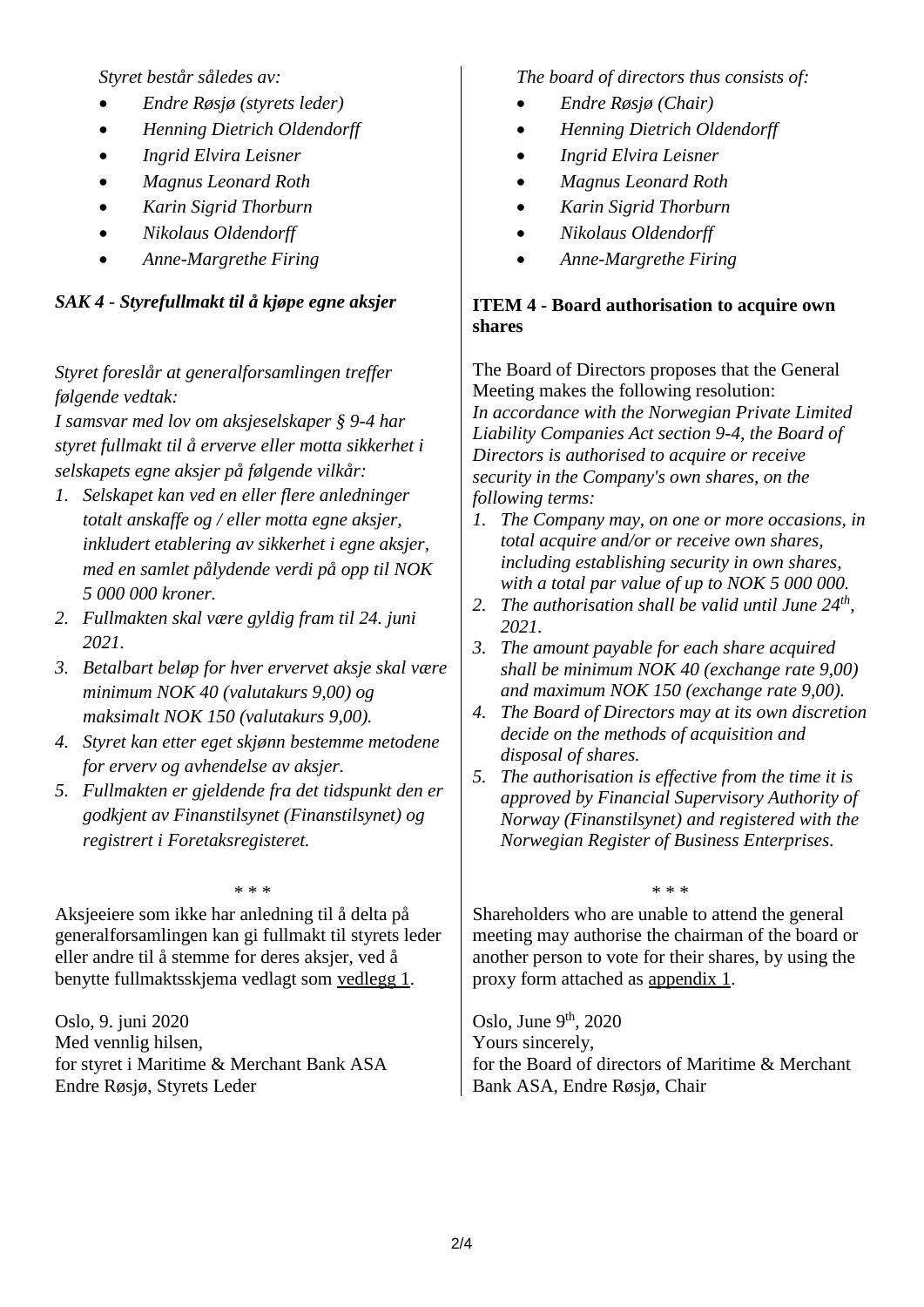### **FULLMAKTSSKJEMA**

Undertegnede aksjeeiere gir herved (sett kryss):

 $\Box$  CEO Halvor Sveen (bemyndiget av styret)

 $\Box$ 

fullmakt til å møte og avgi stemme for mine/våre aksjer på ekstraordinær generalforsamling i Maritime & Merchant Bank ASA 24. juni. Dersom fullmektigen ikke er navngitt, skal fullmakten anses gitt til CEO (eller den han bemyndiger).

Verken Maritime & Merchant Bank ASA eller styrets leder kan holdes ansvarlig for tap som måtte oppstå som følge av at fullmakten ikke kommer frem til fullmektigen i tide. Maritime & Merchant Bank ASA og CEO (eller den han bemyndiger) er ikke ansvarlig for at det blir avgitt stemme i henhold til fullmaktsskjemaet og har intet ansvar i forbindelse med avgivelse av stemme i henhold til fullmakten.

| Dato:     |  |  |
|-----------|--|--|
| Navn:     |  |  |
| Adresse:  |  |  |
| Signatur: |  |  |

*Fullmakten kan sendes til Maritime & Merchant Bank ASA, postadresse Haakon VIIs gate 1, 0161 Oslo, e-post [lf@mmbank.no,](mailto:lf@mmbank.no) eller leveres til fullmektigen og medbringes til generalforsamlingen.*

---------------------------------------------------------------------------------------------------------------------

### **PROXY FORM**

The undersigned shareholder hereby authorises (indicate by check mark):

 $\Box$  the CEO Halvor Sveen (or whomever he authorises)

☐

to attend and vote for my/our shares at the extraordinary general meeting of Maritime & Merchant Bank ASA on June 24<sup>th</sup>. If the name of the proxy holder is not stated, the proxy shall be deemed granted to the CEO (or whomever he authorises).

Neither Maritime & Merchant Bank ASA nor the CEO can be held responsible for any loss resulting from the proxy form not being received by the proxy in time. Maritime & Merchant Bank ASA and the CEO (or whomever he authorises) are not responsible for ensuring that votes will be cast in accordance with the proxy form and have no responsibility in connection with cast of votes pursuant to the proxy form.